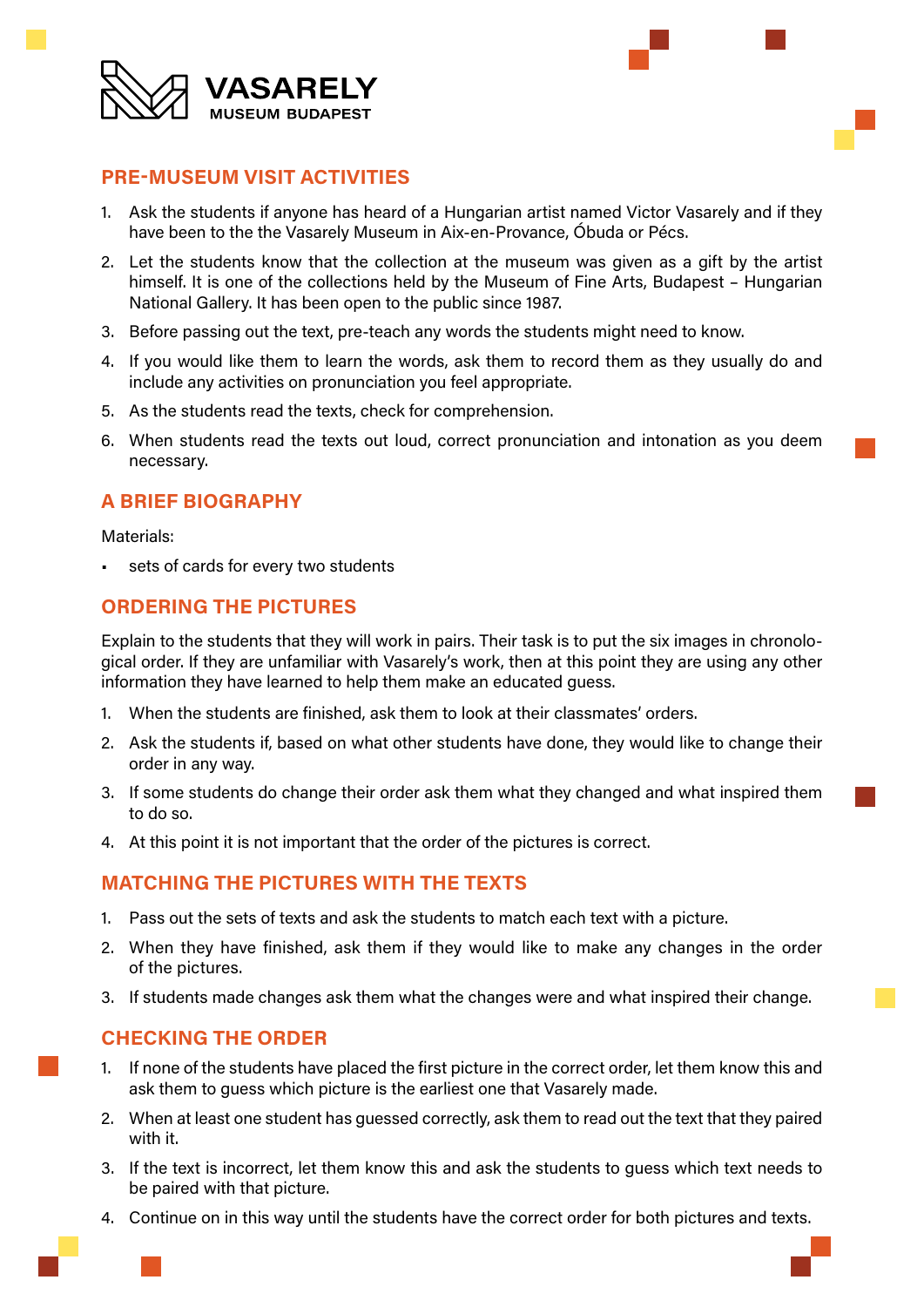In 1927, Vasarely studies art at an art academy. He takes evening classes. The classes he takes there help him improve his drawing skills. After two years he stops and goes to a new school. It is called Műhely (Hungarian for studio).



**Victor Vasarely** Pécs 1906–Paris 1997 *Nude Lying on her Stomach (Nude Drawing Made at Artúr Podolini-Volkmann's Free Academy),* 1926

At the Műhely he also learns drawing and painting. In addition, he has classes in typography, color theory and poster design. Vasarely's teacher, Sándor Bortnyik, advises the Műhely students to get a 9-5 job. Why be a starving artist? He works in advertising while studying at the Műhely. He moves to France in 1930. From 1930-1939 he earns money in this profession.

After World War II, in the summer of 1947, Vasarely travels to the island, Belle-Isle. It is off the northern coast of France. The beach has pebbles on it. They inspire a series of compositions.



**Victor Vasarely** *L'Alsacienne Biscuit Poster Design,* 1934



**Victor Vasarely** Pécs, 1906 – Párizs, 1997 *Borr*, 1952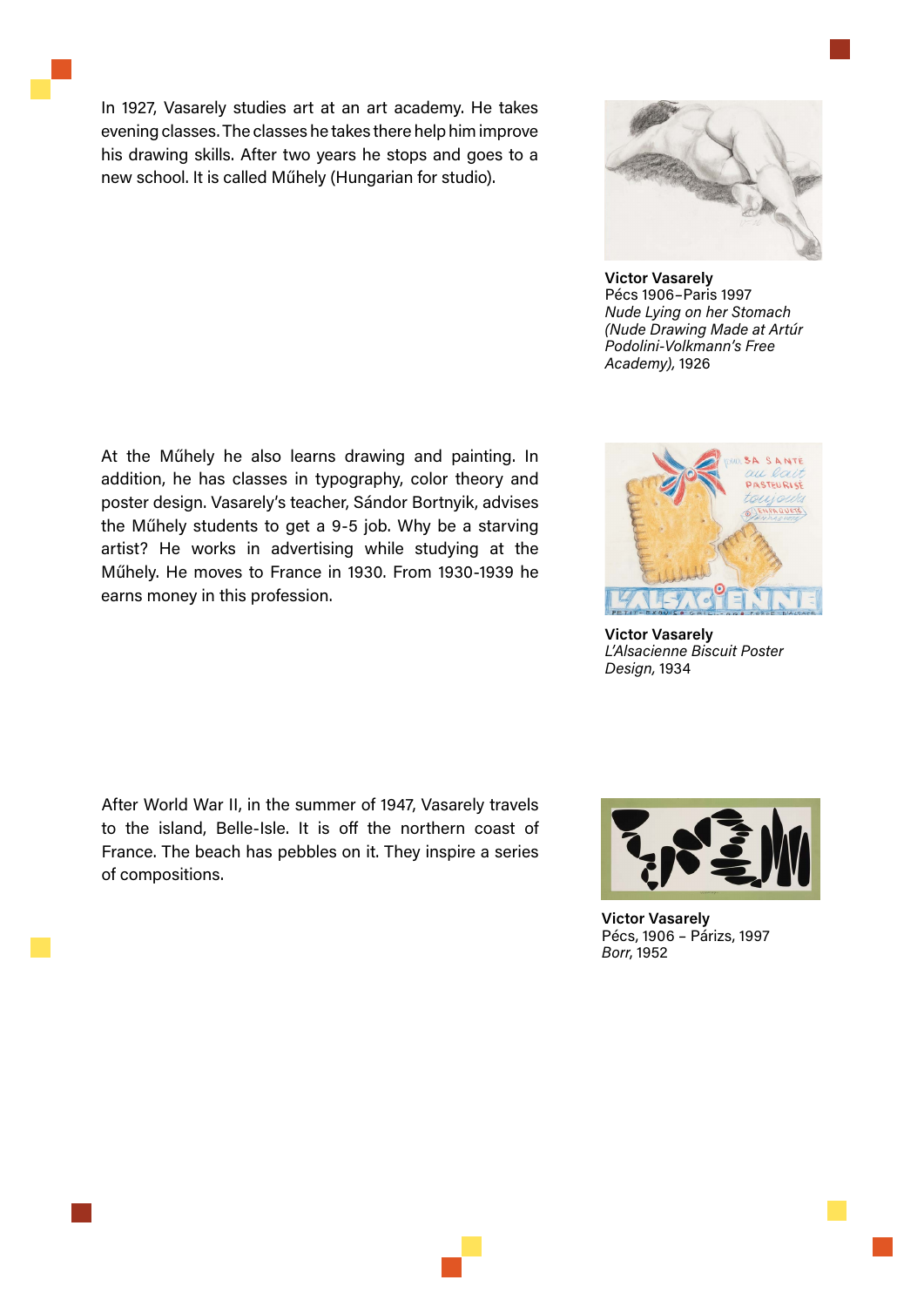

In 1948-1949, Vasarely travels to Gordes, a city in southern France. The city is built on a hill. He tries to draw the landscape. When he looks at the buildings, he is not sure if he sees the roof, the side of the house or the front of the house. He pulls out his notebooks from the Műhely and uses geometry, like squares and parallelograms in his compositions.

For many years Vasarely is more interested in geometry than colours. He uses black and white in most of his works of art. Movement and optical illusions are a part of his compositions.

In the 1950s Vasarely creates his Visual Alphabet. He places a smaller shape, like a circle or a rhombus on a larger square. Each pair of shapes is one unit in his alphabet. He adds parallelograms, triangles and other shapes to create compositions with movement and optical illusions.



**Victor Vasarely** Pécs, 1906 – Párizs, 1997 *Lon-Lan 2*, 1953



**Victor Vasarely** Pécs, 1906 – Paris, 1997 *Cinetiques / Positive and negative*, 1956



**Victor Vasarely** Pécs, 1906 – Paris, 1997 *Dom-4*, 1964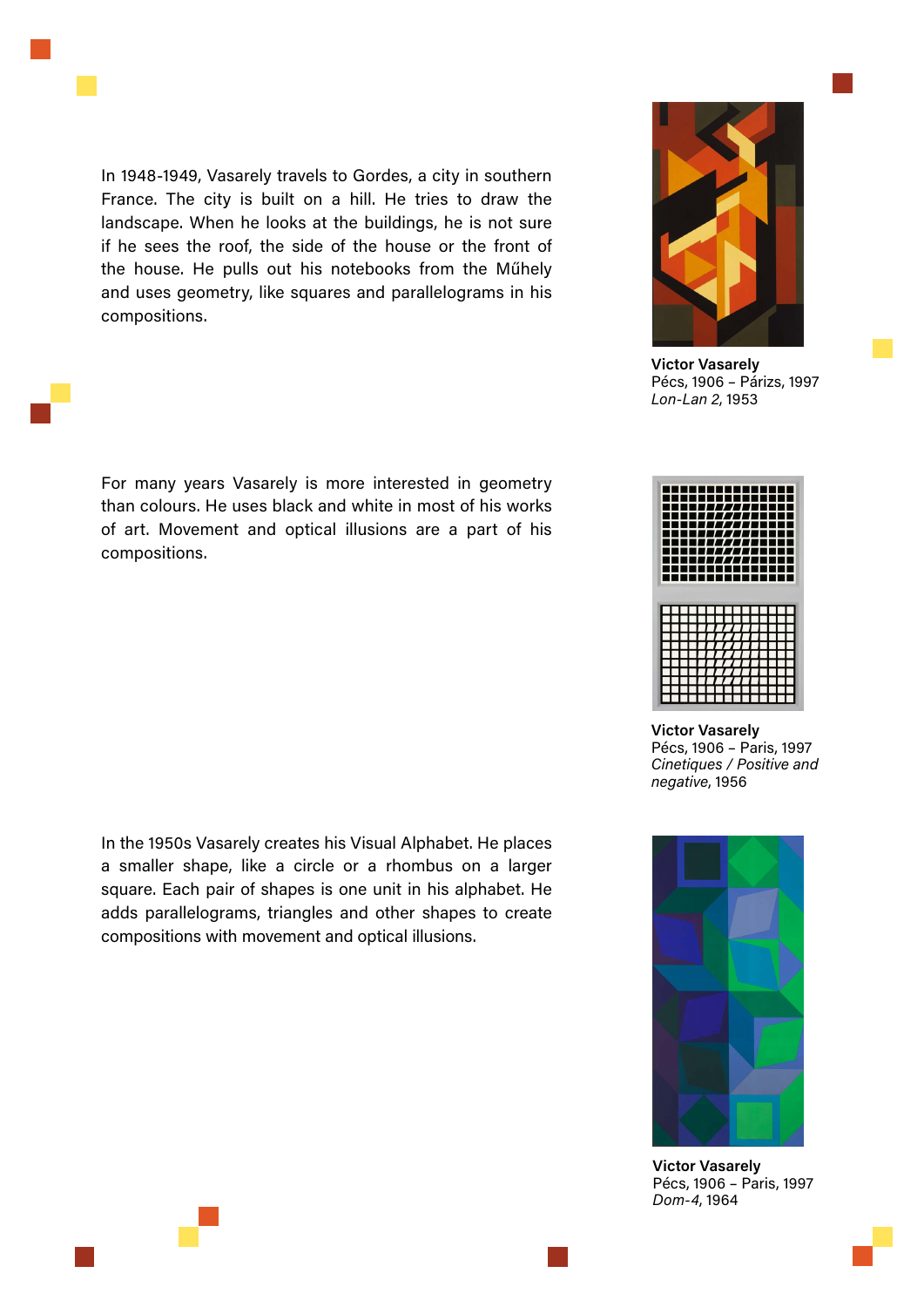| In 1927, Vasarely studies art at an art academy. He takes evening classes. The classes he takes there help<br>him improve his drawing skills. After two years he stops and goes to a new school. It is called Műhely<br>(Hungarian for studio).                                                                                                                                         |
|-----------------------------------------------------------------------------------------------------------------------------------------------------------------------------------------------------------------------------------------------------------------------------------------------------------------------------------------------------------------------------------------|
| At the Műhely he also learns drawing and painting. In addition, he has classes in typography, color<br>theory and poster design. Vasarely's teacher, Sándor Bortnyik, advises the Műhely students to get a<br>9-5 job. Why be a starving artist? He works in advertising while studying at the Műhely. He moves to<br>France in 1930. From 1930-1939 he earns money in this profession. |
| After World War II, in the summer of 1947, Vasarely travels to the island, Belle-Isle. It is off the northern<br>coast of France. The beach has pebbles on it. They inspire a series of compositions.                                                                                                                                                                                   |
| In 1948-1949, Vasarely travels to Gordes, a city in southern France. The city is built on a hill. He tries to draw<br>the landscape. When he looks at the buildings, he is not sure if he sees the roof, the side of the house or<br>the front of the house. He pulls out his notebooks from the Műhely and uses geometry, like squares and<br>parallelograms in his compositions.      |
| For many years Vasarely is more interested in geometry than colours. He uses black and white in most<br>of his works of art. Movement and optical illusions are a part of his compositions.                                                                                                                                                                                             |
| In the 1950s Vasarely creates his Visual Alphabet. He places a smaller shape, like a circle or a rhombus<br>on a larger square. Each pair of shapes is one unit in his alphabet. He adds parallelograms, triangles and<br>other shapes to create compositions with movement and optical illusions.                                                                                      |